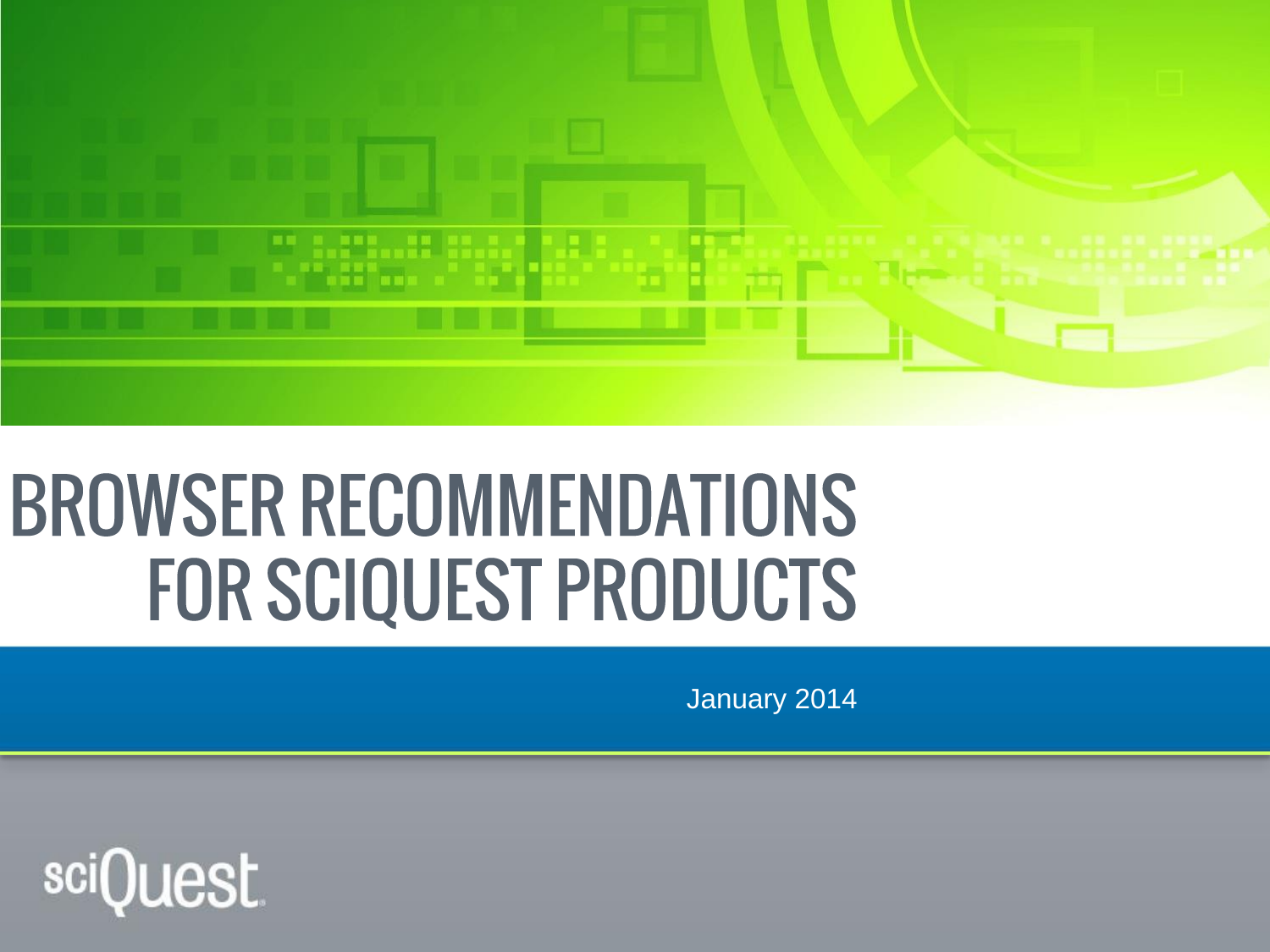### **BACKGROUND INFORMATION**

- These recommendations only apply to the SciQuest SaaS solutions and are not applicable for deployed or customized solutions.
- SciQuest SaaS products are browser-based, hosted applications that do not have inherent minimum operating system (OS) specifications, therefore this document does not contain any OS recommendations.
- **Non-recommended Browsers:** Any browsers not listed have not been validated by SciQuest and are not recommended. Issues arising from use of these browsers will not be addressed by SciQuest.

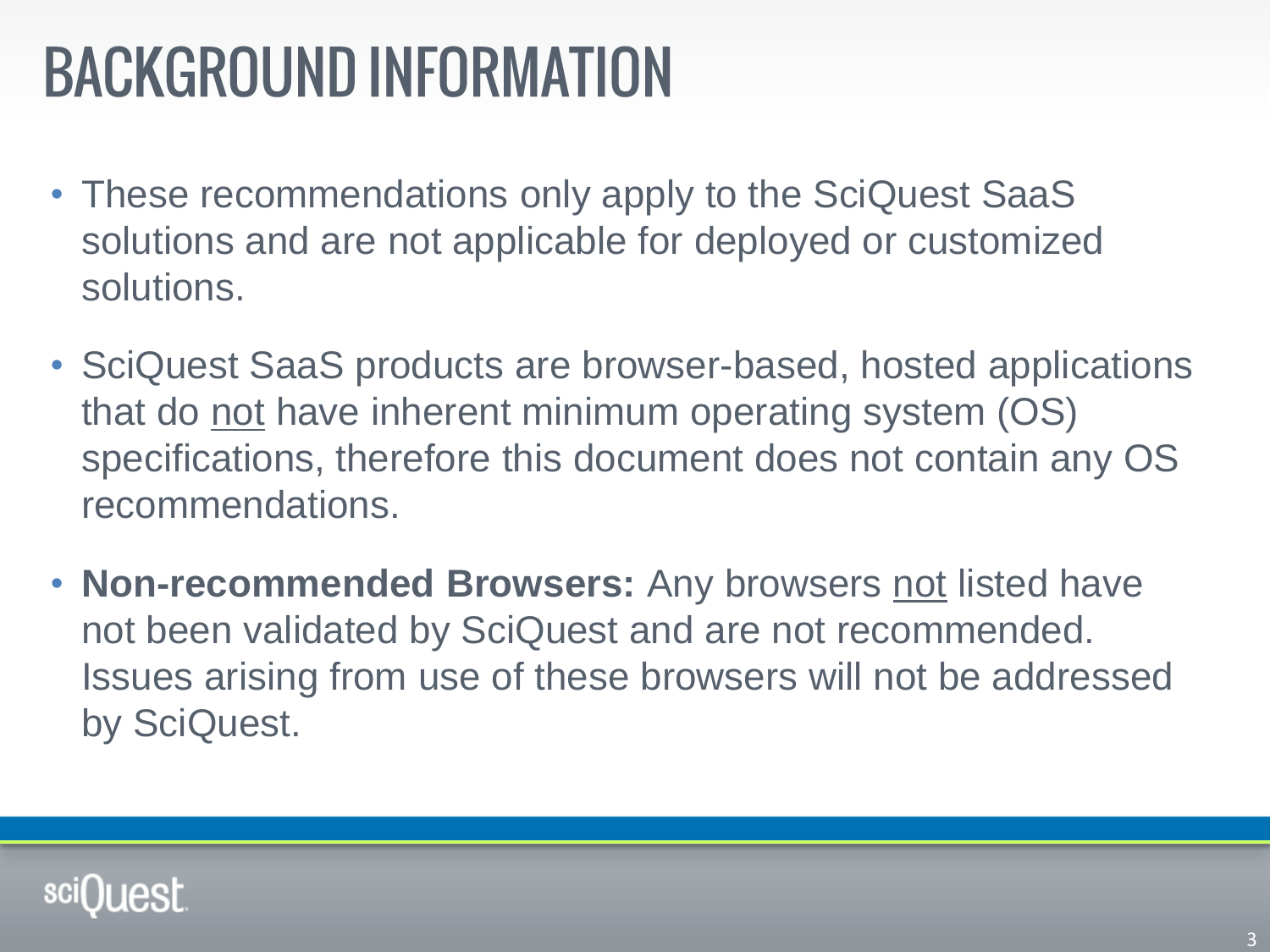## **OUR POLICY**

- Alpha, Beta, or unreleased versions of browsers are not supported by SciQuest.
- SciQuest will provide its customers three or more months notice when a browser is no longer recommended. In most cases, browsers are no longer recommended due to browser age (>3 years) or if the browser is no longer supported by the manufacturer.

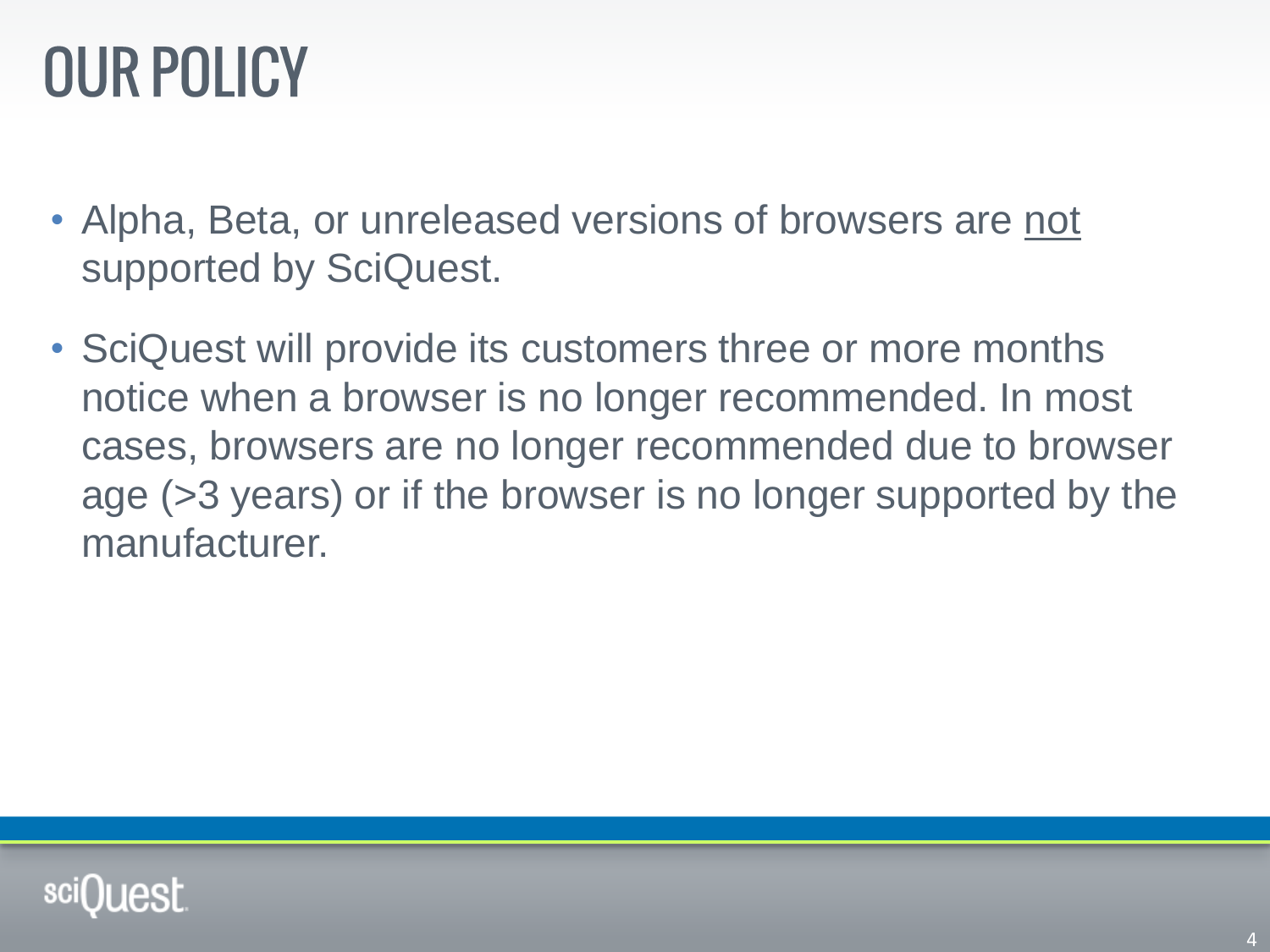## **SELECTSITE PLATFORM RECOMMENDATIONS**

Browser recommendations for Spend Director, Requisition Manager, Order Manager, Supplies Manager, Accounts Payable Director, AP Express, Total Supplier Manager, and SciQuest Supplier Network

| <b>Platform</b>  | <b>Recommended Browsers</b>                                 |
|------------------|-------------------------------------------------------------|
| <b>Windows</b>   | Internet Explorer (IE) 8, 9, 10                             |
|                  | Chrome – latest version – automatically updated by Google   |
|                  | Firefox – latest version – automatically updated by Mozilla |
|                  | Opera 10 and higher                                         |
| <b>Macintosh</b> | Safari 4.0 and higher                                       |
|                  | Firefox – latest version – automatically updated by Mozilla |
| <b>iPad</b>      | Safari – embedded browser within the iPad                   |

#### **DETAILS:**

- Firefox 3.6 and IE 7 are not recommended.
- Email approvals are designed to work with embedded browsers for Android, Blackberry, and IPhone/Ipad mobile devices. Readability of emails vary based on email client and formatting selected.
- iPad is recommended by SciQuest, however not all Supplier punch-out sites will support use of this device.
- Although Safari is recommended by SciQuest, not all Supplier punch-out sites support this browser.